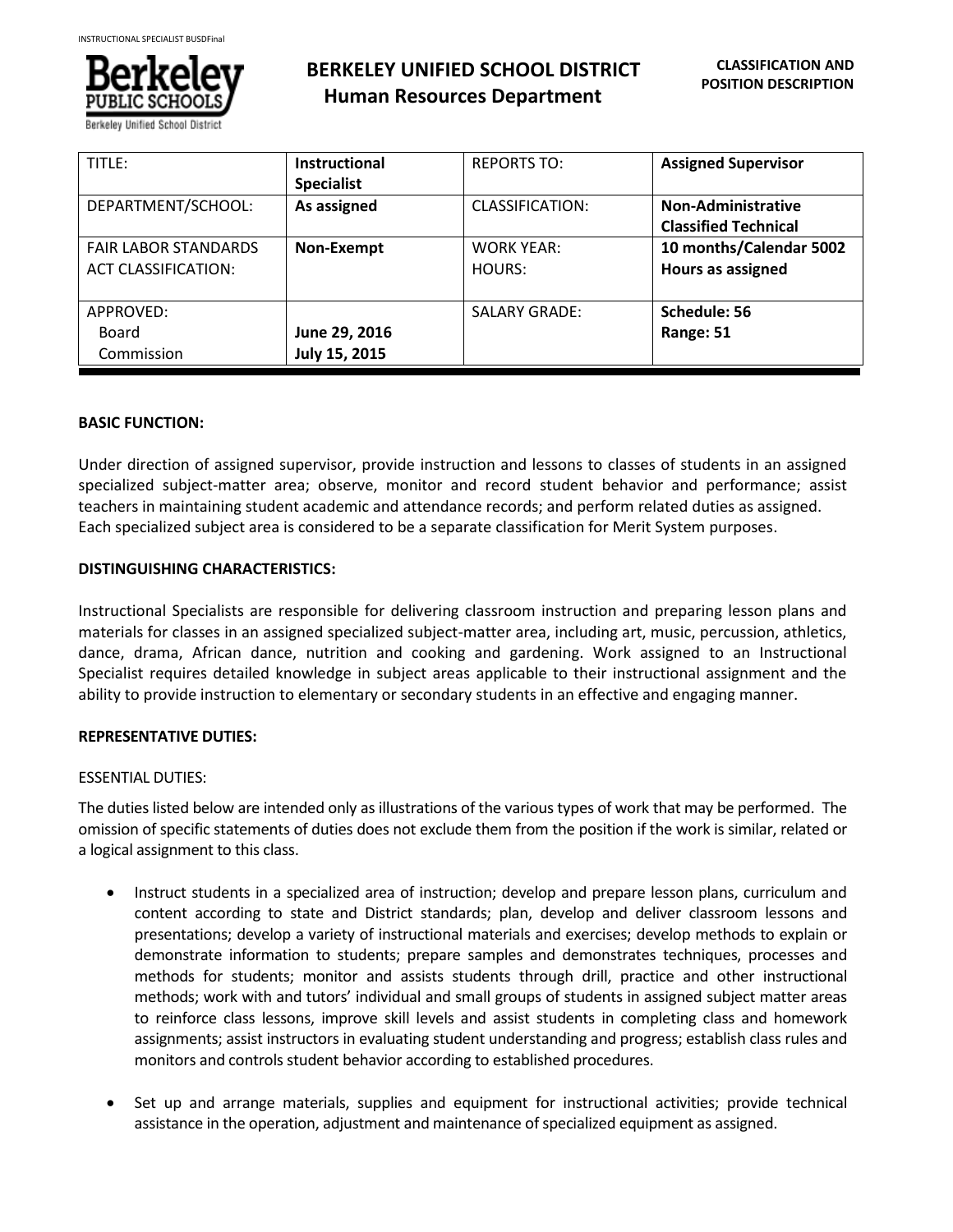- Order and maintain supplies, materials and equipment, ensuring adequate supply for instructional use; prepare, issue and collect materials and equipment for student use.
- Communicate with parents regarding student progress and attendance and class activities; conduct parent and student meetings with staff; confer with school site staff regarding class and outside events; work with staff and administrators to build support for program and instructional activities
- Maintain a variety of reports and records; track student attendance and participation; maintain records of student progress and attendance as assigned
- Coordinate, plan, organize and oversee student performances and exhibitions; work with community organizations and agencies to make arrangements for student exhibitions and performances
- Maintain a safe and orderly learning environment; set up and break down materials for classroom lessons; launder and clean items as necessary
- Perform general clerical duties in support of classroom activities, including filing, typing or duplicating materials

### **Art:**

Provide instruction on a variety of art methods and techniques, including painting, drawing, clay and pottery making, math-art classes, costume design, poetry-art, graphic art, clay animation and ceramics; set up student art exhibits at local museums.

#### **Music:**

Provide instruction on reading music and singing on pitch; teach multi-cultural songs and music to students

Assist with school site special events and assemblies; lead the school in singing at assembles; assist teachers in preparing classrooms as requested

#### **Dance:**

Prepare students for stage performances, including providing instruction on stage etiquette and presence, execution of movement and stage transitions and logistics

Prepare, clean and organize costumes, accessories and props for performances

Audition students for dance ensembles

Serve as senior artist and provide information to other artists regarding program goals and procedures; lead collaborations for dance concerts

#### **Athletics:**

Participate in planning District athletic programs; attend District meetings to develop athletic policies and contracts; recommend for hire, schedule and supervise coaches and other athletic staff; communicate with parents regarding student enrollment, fees and student performance; conduct meetings with students and parents; ensure student athletes meet District requirements in order to participate in athletic programs, including checking grades and attendance; prepare weekly progress reports and counsel athletes on District athletic participation requirements; supervise academic hours in the homework center

Direct and coordinate the competitive and intramural sports teams and activities at an assigned school site; enroll students in athletic programs and collect fees; schedule, organize, coordinate, facilitate and supervise team practices and games; create and distribute team schedules and lists; coach and facilitate team practices and conditioning routines; schedule athletic officials and transportation; attend and oversee all on- and off-campus games and tournaments; prepare field and gymnasium for athletic events, including lining athletic fields; order, clean, issue, collect and maintain equipment and apparel for District sports teams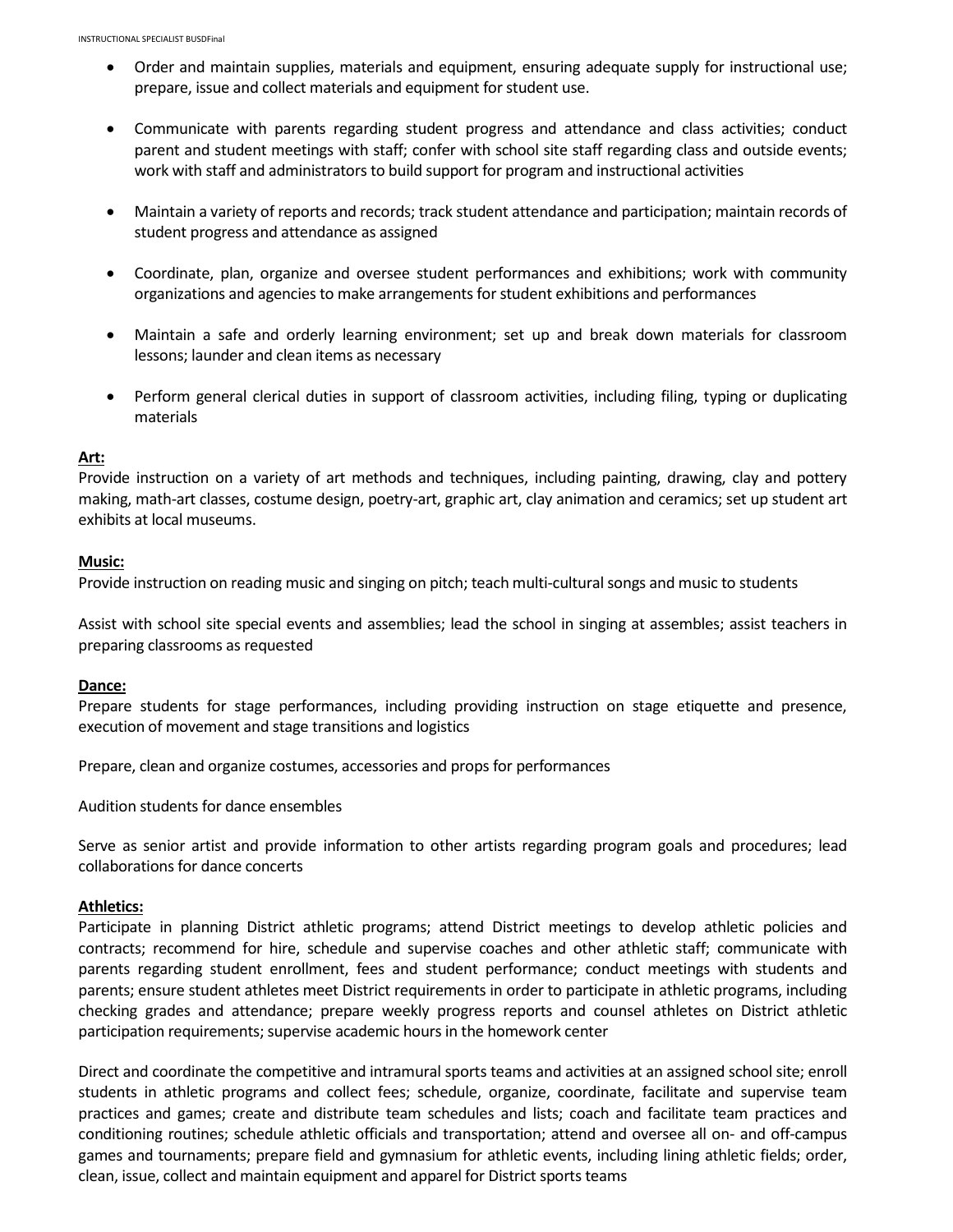#### **Percussion:**

Provide instruction to students on rhythm, reading music, use of various music instruments and the culture and heritage of percussion instruments

### **Drama:**

Adapt materials for performances and direct multiple student plays per year

### **African Dance:**

Provide accompaniment for African and African-derived dance classes; provide instruction on history of African dance and music; instruct students on African drumming techniques, significance of rhythm and change patterns and integration of diverse rhythms and distinctive musical traits to create polyphony; assist students in composing and arranging music and developing improvisational pieces; provide instruction on and build, repair and maintain African drums; make arrangements for guest artists; develop a drum and percussion ensemble

### **Computers:**

Instruct students and teachers on use of computer applications and programs; resolve network and program issues and problems; ensure proper operation of computer lab computers and peripheral equipment; perform minor repairs to computers as needed

### **Cooking:**

Deliver nutrition education through day-time and after-school cooking classes promoting the consumption of fresh fruits and vegetables, whole grains and beans; conduct cooking and nutrition classes and provide instruction to students on establishing and maintaining healthy eating and physical activity habits; plan recipes and menus that feature Harvest of the Month produce; utilize ingredients and methods that make it possible for students to replicate recipes at home with their family; develop a programmatic approach that emphasizes the 4R's; shop for and purchase food items; develop interactive nutrition lessons focusing on nutritional components and guidelines; send recipes home with students on a monthly basis; mentor students in the development of safe culinary skills; provide support for a pilot nutrition education cooking class for parents

Conduct food promotions and taste testing's; coordinate with other instructional staff regarding planning and promotion of special nutrition events

## **Gardening:**

Plan, implement and coordinate all aspects of a garden education program; co-teach lessons using the Garden-Based Learning curriculum; deliver education through day-time and after-school garden-based classes promoting the consumption of fresh fruits and vegetables, whole grains and beans; conduct interactive classes that provide hands-on learning opportunities for students and teachers; instruct students on principles of agroecology and ecoliteracy, seasonality, food systems, nutrition and healthy living; provide hands-on instruction to students on growing, tending to, maintaining, harvesting and preparation for consumption of a variety of food crops in a school garden; educate students regarding healthy food choices; develop a programmatic approach that emphasizes the 4R's; participate in site-based team meetings focusing on nutrition education

Maintain and oversee an edible school garden using organic gardening methods, including planting, composting, irrigating and harvesting fruits and vegetables; construct and install structures and buildings; develop and implement nutrition and gardening projects and events; shop for and purchase garden supplies and supplemental produce; conduct fruit and vegetable tastings

May assist with grant writing and fundraising processes; solicit and secure donations; assist with outreach activities focused on the school community and recruiting volunteers, including coordinating parties and special events and supervising volunteers